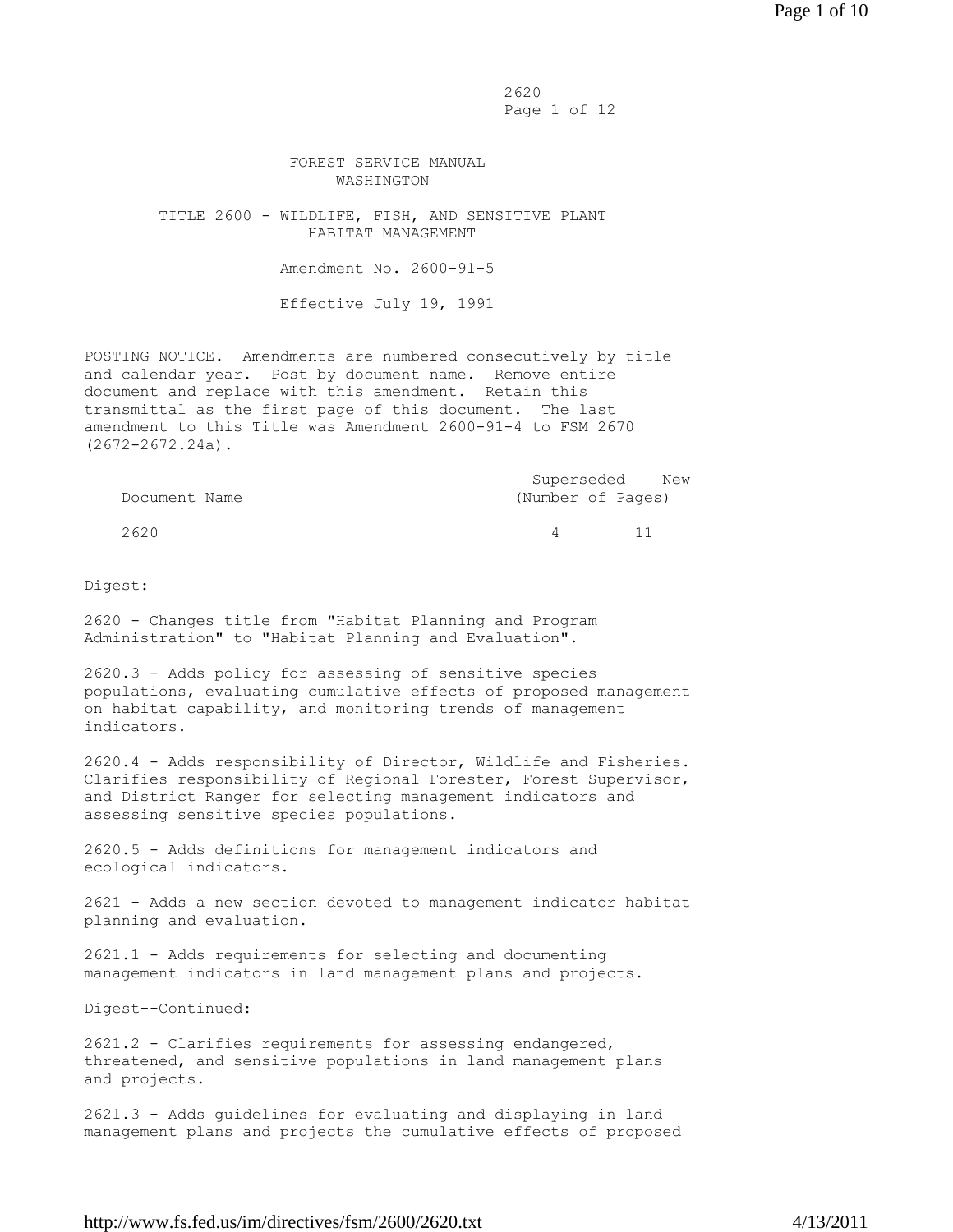management on management indicators.

2621.4 - Clarifies how requirements for management indicators must be provided for in land management and project plans.

2621.5 - Adds monitoring requirements for management indicators in land management plans and projects. Provides direction for conduct of compliance, effectiveness, and validation monitoring in the course of plan implementation.

2622 - Adds requirements for providing for and evaluating diversity in forest planning.

2623 - Adds the reporting elements to be used in expressing habitat objectives, outputs, and effects in land management plans and projects.

2624 - Clarifies direction for coordinating Sikes Act planning with Forest land and resource management planning.

2626 - Clarifies requirement to minimize collection of new data, and to coordinate data management with Forest, Regional, and National information management programs. Adds direction for obtaining information to support habitat evaluations, population assessments, and legal requirements for endangered and threatened species.

F. DALE ROBERTSON Chief

|                   | WO AMENDMENT 2600-91-5 | 2620  |
|-------------------|------------------------|-------|
| EFFECTIVE 7/19/91 |                        | Pages |

Pages 3 of 11

 FSM 2600 - WILDLIFE, FISH, AND SENSITIVE PLANT HABITAT MANAGEMENT WO AMENDMENT 2600-91-5 EFFECTIVE 7/19/91

CHAPTER 2620 - HABITAT PLANNING AND EVALUATION

Contents

| 2620.1  | Authority                        |
|---------|----------------------------------|
| 2620.2  | Objectives                       |
| 2620.3  | Policy                           |
| 2620.4  | Responsibility                   |
| 2620.41 | Chief                            |
| 2620.42 | Director, Wildlife and Fisheries |
| 2620.43 | Regional Forester                |
| 2620.44 | Forest Supervisor                |
| 2620.45 | District Ranger                  |
| 2620.5  | Definitions                      |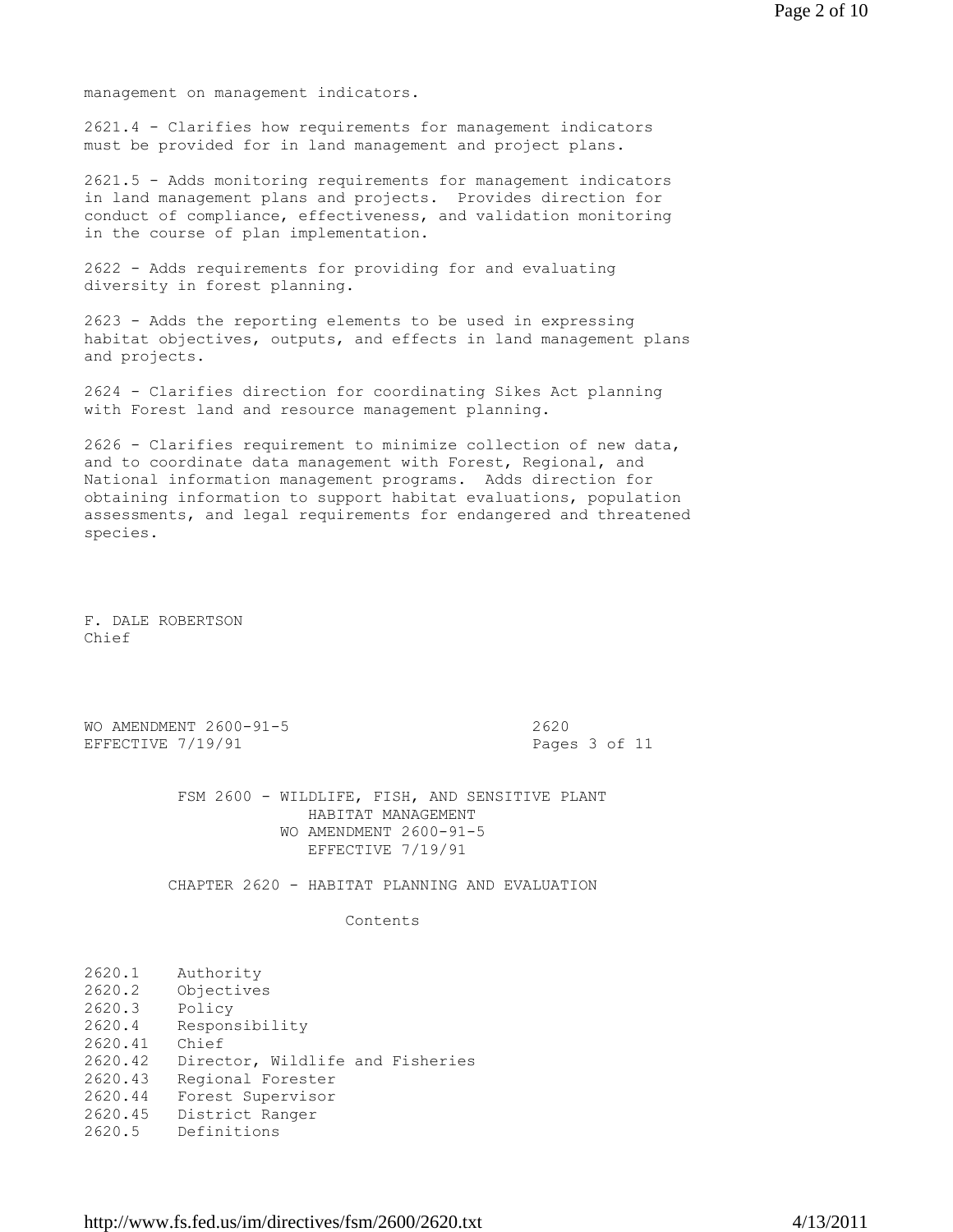2621 MANAGEMENT INDICATORS 2621.1 Selection of Management Indicators 2621.2 Determination of Conservation Strategies 2621.3 Analysis of Habitat Capability 2621.4 Determination of Standards, Guidelines, and Objectives 2621.5 Monitoring and Evaluation of Management Indicators 2622 BIOLOGICAL DIVERSITY REQUIREMENTS 2622.01 Authority 2623 QUANTIFYING OUTPUTS AND VALUES 2624 SIKES ACT PLANNING 2624.01 Authority 2624.1 Integration With Forest Planning

2625 INVENTORY AND DATA MANAGEMENT

2620.1 - Authority. FSM 2600 Zero Code contains the general authorities related to the management of wildlife, fish, and threatened and endangered species habitat. Specific authorities for direction in this chapter are the Fish and Wildlife Conservation Act of September 15, 1960, also known as the Sikes Act (FSM 2601.1), and Part 219 of the Code of Federal Regulations (FSM 2601.1). In addition to these authorities relevant to habitat planning and evaluation, the Secretary of Agriculture's Policy on Fish and Wildlife, Department Regulation 9500-4 (DR 9500-4), directs the Forest Service to:

 1. Manage "habitats for all existing native and desired nonnative plants, fish, and wildlife species in order to maintain at least viable populations of such species."

 2. Habitat must be provided for the number and distribution of reproductive individuals to ensure the continued existence of a species generally throughout its current geographic range.

2620.2 - Objectives. The broad objective of habitat planning and evaluation is to provide habitats to meet goals and objectives for wildlife and fish, including endangered, threatened, and sensitive animal and plant species set forth in land and resource management plans.

Specific objectives are to:

 1. Integrate habitat planning into land management and project plans to meet National, Regional, and local objectives for wildlife and fish, including threatened, and endangered and sensitive animal and plant species.

 2. Provide a sound base of information to support management decision-making affecting wildlife and fish, including endangered, threatened, and sensitive animal and plant species, and their habitats.

 3. Identify opportunities and management strategies to maintain and improve habitats throughout the National Forest System.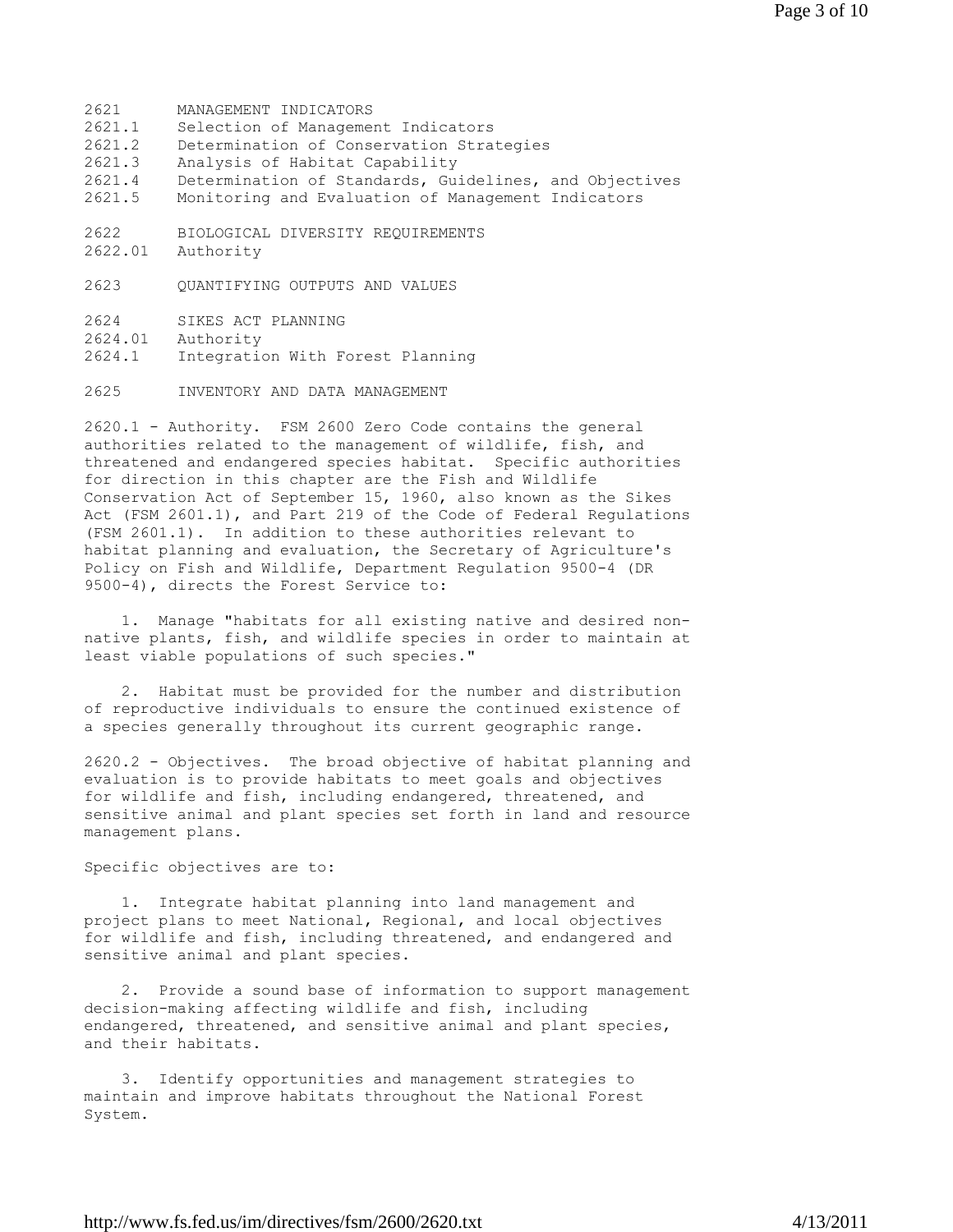4. Coordinate forest planning for wildlife and fish with State comprehensive planning conducted pursuant to the Fish and Wildlife Conservation Act, as amended by the Sikes Act (FSM 2601, item 6). Include in Forest plans and projects objectives required by the Act.

 5. Achieve Service-wide consistency in how habitats of wildlife, fish, sensitive, and threatened and endangered species are evaluated and considered in land and resource management planning. 2620.3 - Policy.

 1. Use management indicators to address issues, concerns and opportunities for plants, wildlife, fish, and sensitive species habitats through all planning levels.

 2. Provide habitat management direction to support recovery of Federally-listed species. Provide habitat management direction to ensure maintenance of viable populations generally well-distributed throughout their current range.

 3. Evaluate the cumulative effects of proposed management activities on habitat capability for management indicators.

 4. Specify in forest plans and project plans the standards, guidelines, and prescriptions needed to meet identified habitat goals and objectives for wildlife and fish, including endangered, threatened, and sensitive animal and plant species.

 5. Monitor management indicators to evaluate compliance of management activities with plan direction, effectiveness of prescribed management, and validity of information used in habitat evaluation and planning.

2620.4 - Responsibility.

2620.41 - Chief. The Chief reserves the authority to approve National supply and demand forecasts for fish and wildlife resources in the Resources Program Assessment (RPA).

2620.42 - Director, Wildlife and Fisheries. The Director provides advice to field units to ensure Service-wide consistency in how habitats of wildlife and fish, including endangered, threatened and sensitive animal and plant species are evaluated and considered in land management plans and projects.

2620.43 - Regional Forester. Each Regional Forester has the authority and responsibility to:

 1. Approve schedules for 3 to 5-year implementation plans prepared under the Sikes Act (FSM 2601, para. 6) in those States containing more than one Forest Supervisor's Office.

 2. Approve selection of management indicators for use and evaluation in forest land and resource management plans.

 3. Approve Regional guidelines for evaluating and displaying wildlife and fisheries program results and values in Regional guides and Forest plans.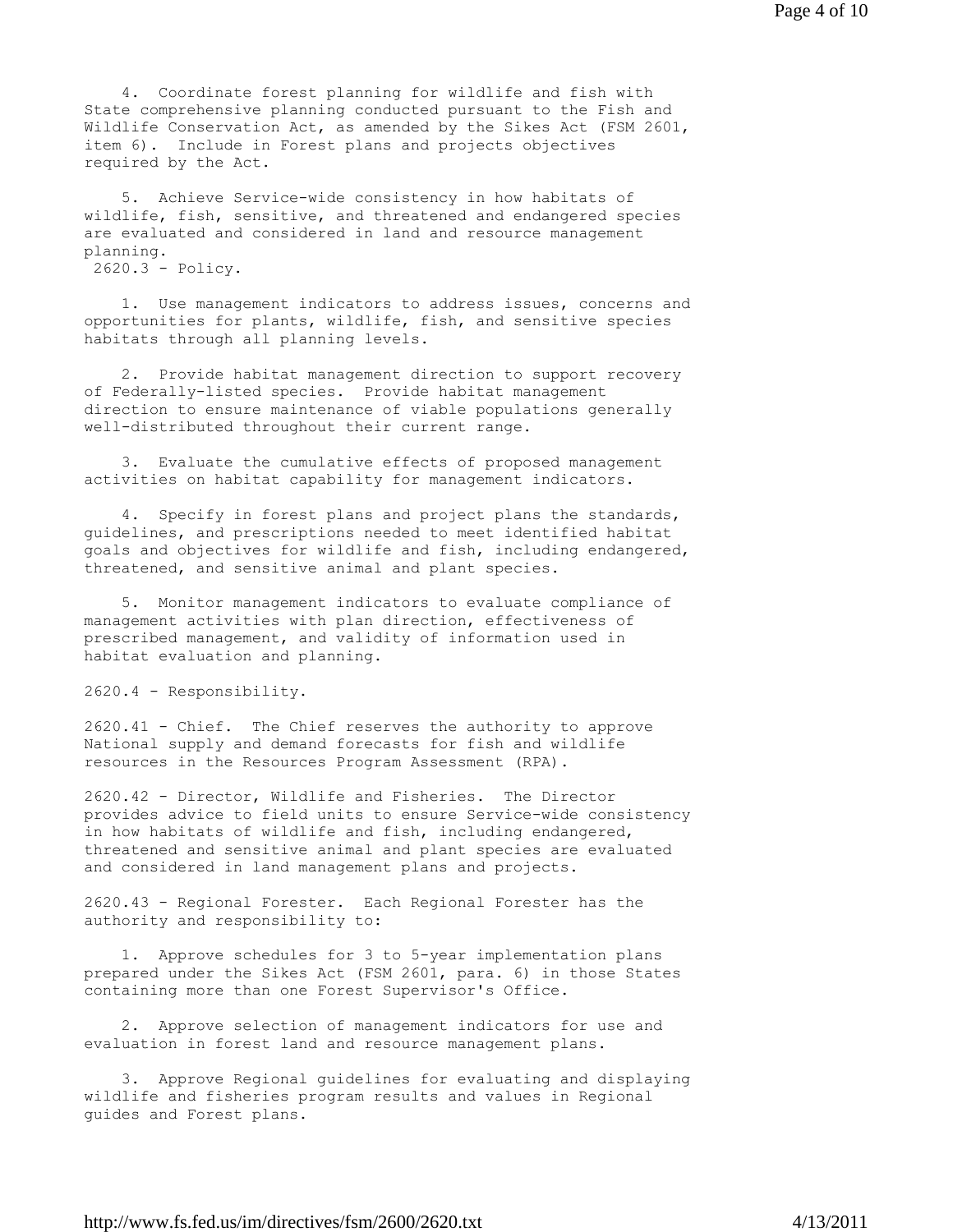4. Ensure Region-wide consistency in standards, technologies, and methods used in habitat planning and evaluation and monitoring of wildlife and fish resources.

 5. Coordinate conservation strategies and habitat planning for those species distributed over more than one Forest and coordinate these activities with the States, other Federal agencies, and others.

 6. Coordinate with adjacent Station Directors to ensure that habitat planning needs, such as testing and refinement of habitat models and development of monitoring techniques, are included in programs of research.

2620.44 - Forest Supervisor. Each Forest Supervisor has the authority and responsibility to:

 1. In those States containing only one Forest Supervisor's office, incorporate Sikes Act projects in the 3 to 5 year implementation schedule in the forest land and resource management plan and inform the State(s) of progress toward accomplishment of Sikes Act schedules (FSM 2604.21, item 3).

 2. Recommend selection of management indicators for use and evaluation in forest land and resource management plans.

 3. Coordinate conservation strategies and habitat planning for species limited in distribution to the forest with the States, other Federal agencies, and others.

 4. Evaluate the cumulative effects of proposed management on habitat capability for wildlife and fish, including endangered, threatened, and sensitive animal and plant species.

 5. Approve monitoring and evaluation programs for management indicators and ensure that the programs are carried out.

 6. Use monitoring results to determine the need to adjust resource management activities through forest land and resource plan amendments, as needed.

2620.45 - District Ranger. Each District Ranger has the authority and responsibility to:

 1. Approve evaluation of management indicators in project plans and accompanying environmental analyses.

 2. Implement management direction and ensure that standards and objectives for wildlife and fish, including endangered, threatened, and sensitive animal and plant species are met.

 3. Conduct monitoring and evaluation of management indicators on the District. 2620.5 - Definitions.

 1. Management Indicators. Plant and animal species, communities, or special habitats selected for emphasis in planning, and which are monitored during forest plan implementation in order to assess the effects of management activities on their populations and the populations of other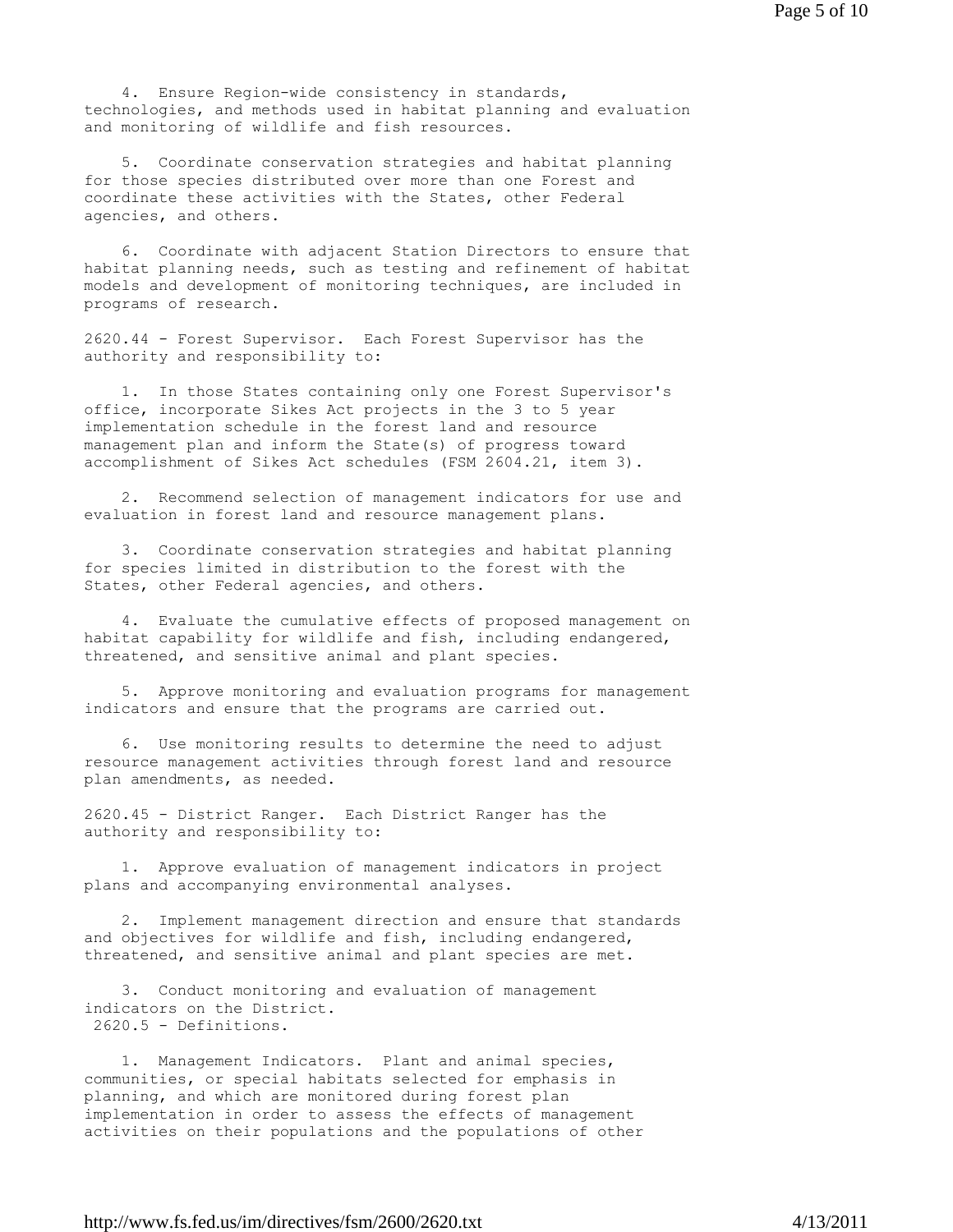species with similar habitat needs which they may represent.

 2. Ecological Indicators. Plant or animal species, communities, or special habitats with a narrow range of ecological tolerance. Such indicators are selected for emphasis and monitored during forest plan implementation because their presence and relative abundance serve as a barometer of ecological conditions within a management unit.

2621 - MANAGEMENT INDICATORS.

2621.1 - Selection of Management Indicators. Select management indicators for a forest plan or project that best represent the issues, concerns, and opportunities to support recovery of Federally-listed species, provide continued viability of sensitive species, and enhance management of wildlife and fish for commercial, recreational, scientific, subsistence, or aesthetic values or uses. Management indicators representing overall objectives for wildlife, fish, and plants may include species, groups of species with similar habitat relationships, or habitats that are of high concern.

In selecting management indicators, meet the following requirements:

 1. Involve State wildlife and fish agencies, other Federal agencies, and appropriate experts from universities and private organizations.

 2. Select Federally-listed endangered or threatened species as management indicators if the forest or project plan potentially impacts those species, or if opportunities exist to enhance recovery efforts. Consider for selection all sensitive species in the plan or project area (FSM 2672). Also, consider for selection those species in demand for recreational, commercial, or subsistence use; and indicators representing special habitats, habitat components, or plant and animal communities.

 3. Select ecological indicators (species or groups) only if scientific evidence exists confirming that measurable changes in these species or groups would indicate trends in the abundance of other species or conditions of biological communities they are selected to represent.

 4. Document, in the permanent planning records for a forest plan or project-level plan, the rationale, assumptions, and procedures used in selecting management indicators.

 5. Document, within the forest or project plan, how management indicators collectively address issues, concerns, and opportunities for meeting overall wildlife and fish, including endangered, threatened, and sensitive species goals for the plan or project area.

2621.2 - Determination of Conservation Strategies. To preclude trends toward endangerment that would result in the need for Federal listing, units must develop conservation strategies for those sensitive species whose continued existence may be negatively affected by the forest plan or a proposed project. To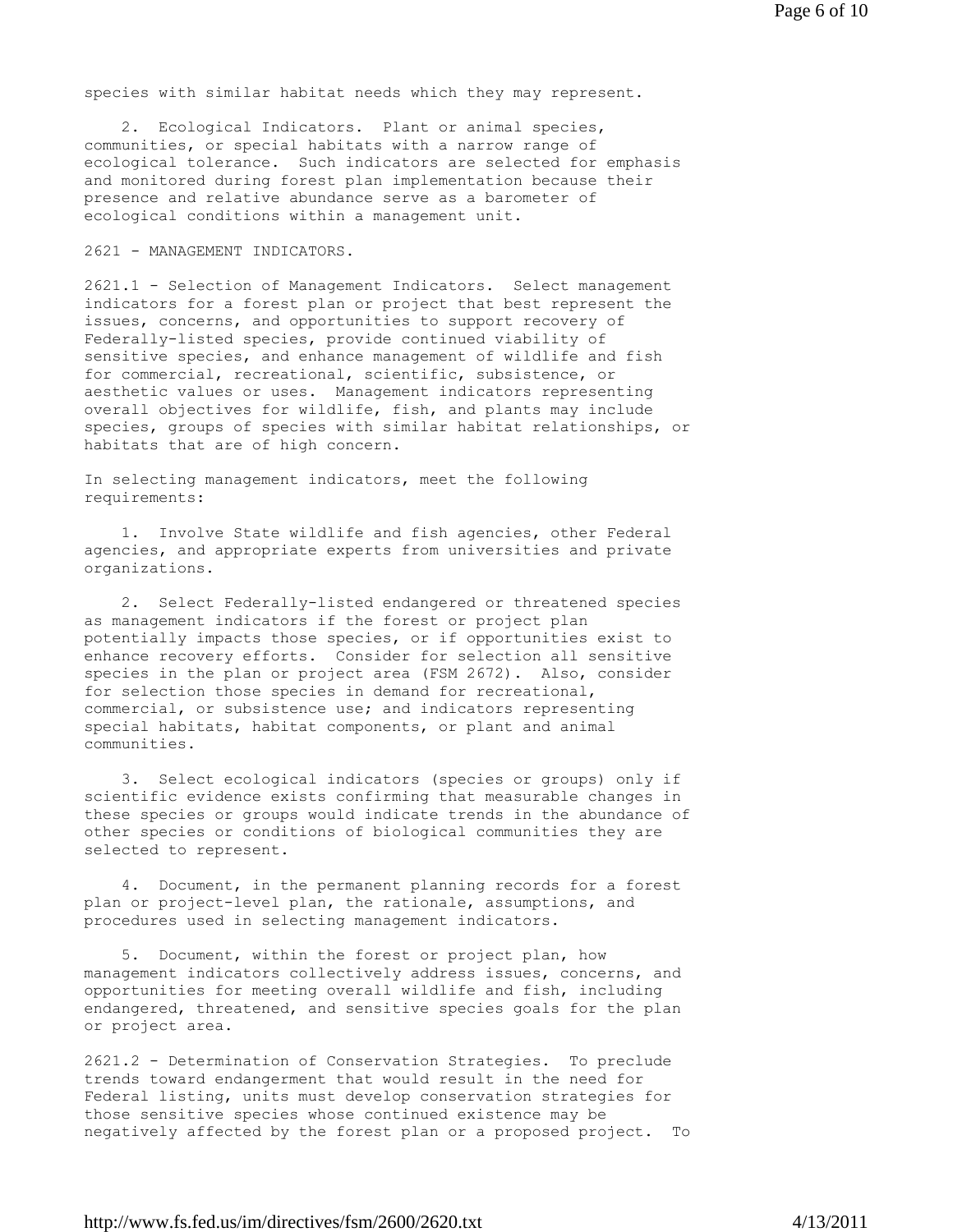devise conservation strategies, first conduct biological assessments of identified sensitive species. In each assessment, meet these requirements:

 1. Base the assessment on the current geographic range of the species and the area affected by the plan or project. If the entire range of the species is contained within the plan or project area, limit the area of analysis to the immediate plan or project area. If the geographic range of the species is beyond the plan or project area, expand the area of analysis accordingly.

WO AMENDMENT 2600-91-5 2620 EFFECTIVE 7/19/91 Pages 8 of 11

 2. Identify and consider, as appropriate for the species and area, factors that may affect the continued downward trend of the population, including such factors as: distribution of habitats, genetics, demographics, habitat fragmentation, and risk associated with catastrophic events.

 3. Display findings under the various management alternatives considered in the plan or project (including the noaction alternative).

Biological assessments may also be needed for endangered or threatened species for which recovery plans are not available. See FSM 2670 for direction on biological assessments for endangered and threatened species.

2621.3 - Analysis of Habitat Capability. In analyzing proposed actions, conduct habitat analyses to determine the cumulative effects of each alternative on management indicators selected in the plan or project area. Follow these guidelines for the analyses:

 1. Define analysis areas of sufficient size to allow adequate evaluation of the cumulative effects on management indicators.

 2. Use models, coefficients, and other components of the Wildlife and Fish Habitat Relationships System (FSM 2603, para. 6) to quantify conditions, trends, and responses of management indicators to each management alternative being considered, and the desired future condition.

 3. Include in the analysis all management activities proposed for the current planning period, their interactions and collective effects on the distribution and abundance of habitat in space and time, on vegetation succession, and on natural disturbance regimes.

2621.4 - Determination of Standards, Guidelines, and Objectives. The forest plan must identify habitat components required by management indicators; determine goals and objectives for management indicators; specify standards, guidelines, and prescriptions needed to meet management requirements, goals, and objectives for management indicators. Prescribe mitigation measures, as appropriate, to ensure that requirements, goals, and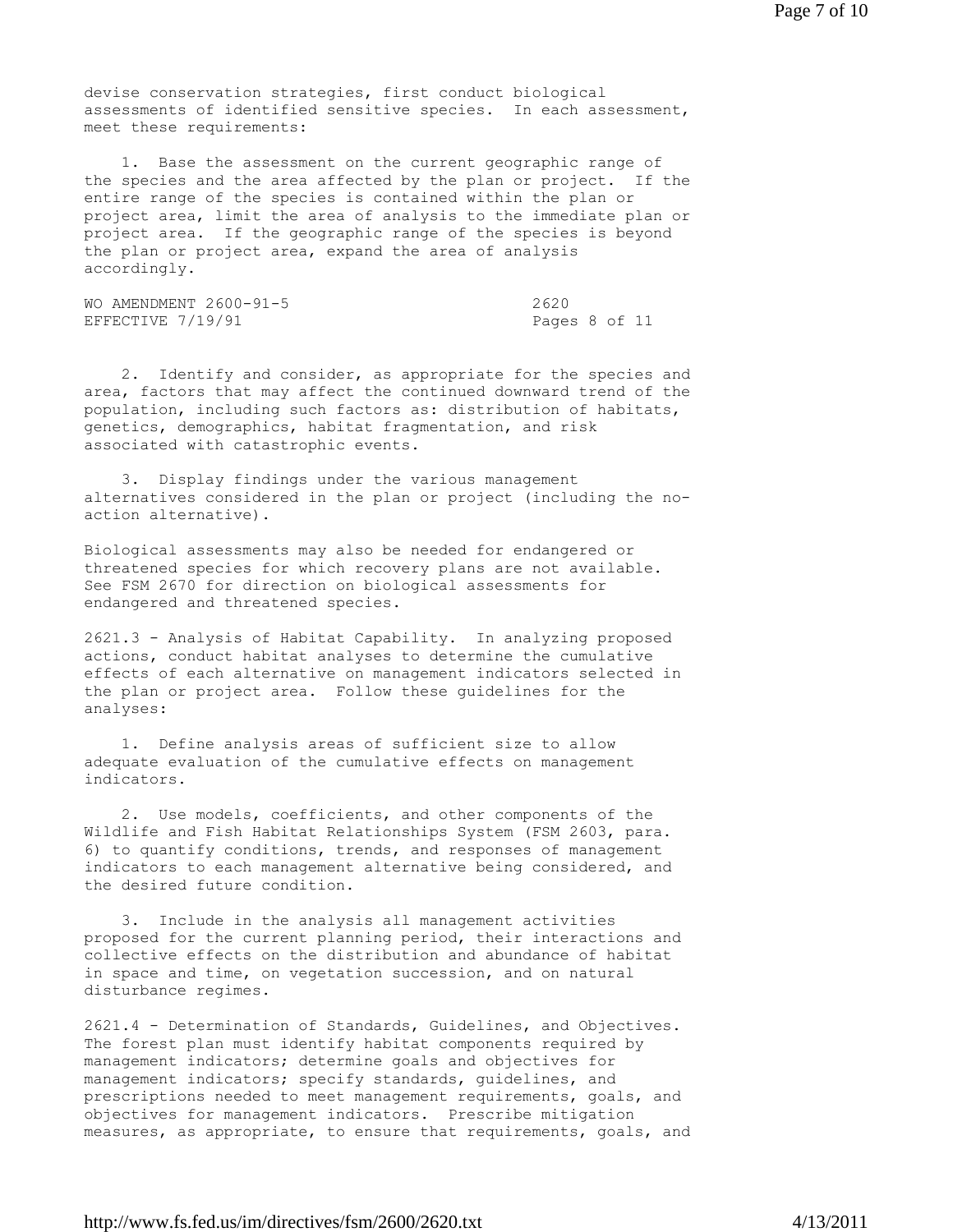objectives for each management indicator will be sufficiently met during plan implementation at the project level.

2621.5 - Monitoring and Evaluation of Management Indicators. Conduct monitoring of plans and projects to determine whether standards, guidelines, and management prescriptions for management indicators are being met and are effective in achieving expected results. Use monitoring and evaluation to guide adjustments in management and to revise or refine habitat relationships information and analysis tools used in planning. Follow direction in FSM 1922.7 and FSH 1909.12, chapter 6, in conducting monitoring and evaluation of management indicators.

Involve Research Stations, universities, and other research entities in monitoring to ensure that appropriate sampling methods are employed and statistically valid results are obtained.

| WO AMENDMENT 2600-91-5 | 2620         |  |
|------------------------|--------------|--|
| EFFECTIVE 7/19/91      | Page 9 of 11 |  |

2622 - BIOLOGICAL DIVERSITY REQUIREMENTS.

2622.01 - Authority. In the USDA Decision of Review of Administrative Appeals of the Beaverhead National Forest Land and Resource Management Plan of August 17, 1989, the Office of the Secretary interpreted the requirements of 36 CFR 219.19 and DR 9500-4 (sec. 2620.1) to require that plans should identify or be amended to identify known sensitive species and provide forest standards and guidelines that ensure conservation when an activity or project is proposed that would affect the habitat of a sensitive species. A forest plan must address biological diversity through consideration of the distribution and abundance of plant and animal species, and communities to meet overall multiple-use objectives.

 1. Management direction in a forest plan shall contribute to the recovery of Federally listed threatened or endangered species (Endangered Species Act, 36 CFR 219.19).

 2. Management of habitat provides for the maintenance of viable populations of existing native and desired non-native, wildlife, fish (36 CFR 219.19), and plant species (USDA Regulation 9500-4) generally well distributed thoughout their current geographic range (sec. 2620.01).

 3. Management of those plant and animal communities identified in Regional Guides or Forest Plans as issues that warrant special measures achieves overall multiple-use objectives (36 CFR 219.8, 219.12(b), 219.27).

 4. Management direction in a forest plan shall include objectives for selected management indicators (36 CFR 219.19). Specify the following for plant and animal species, communities, and/or special habitats identified as major Forest Plan issues or as management indicators in the plan:

a. Standards and guidelines for protection, viability,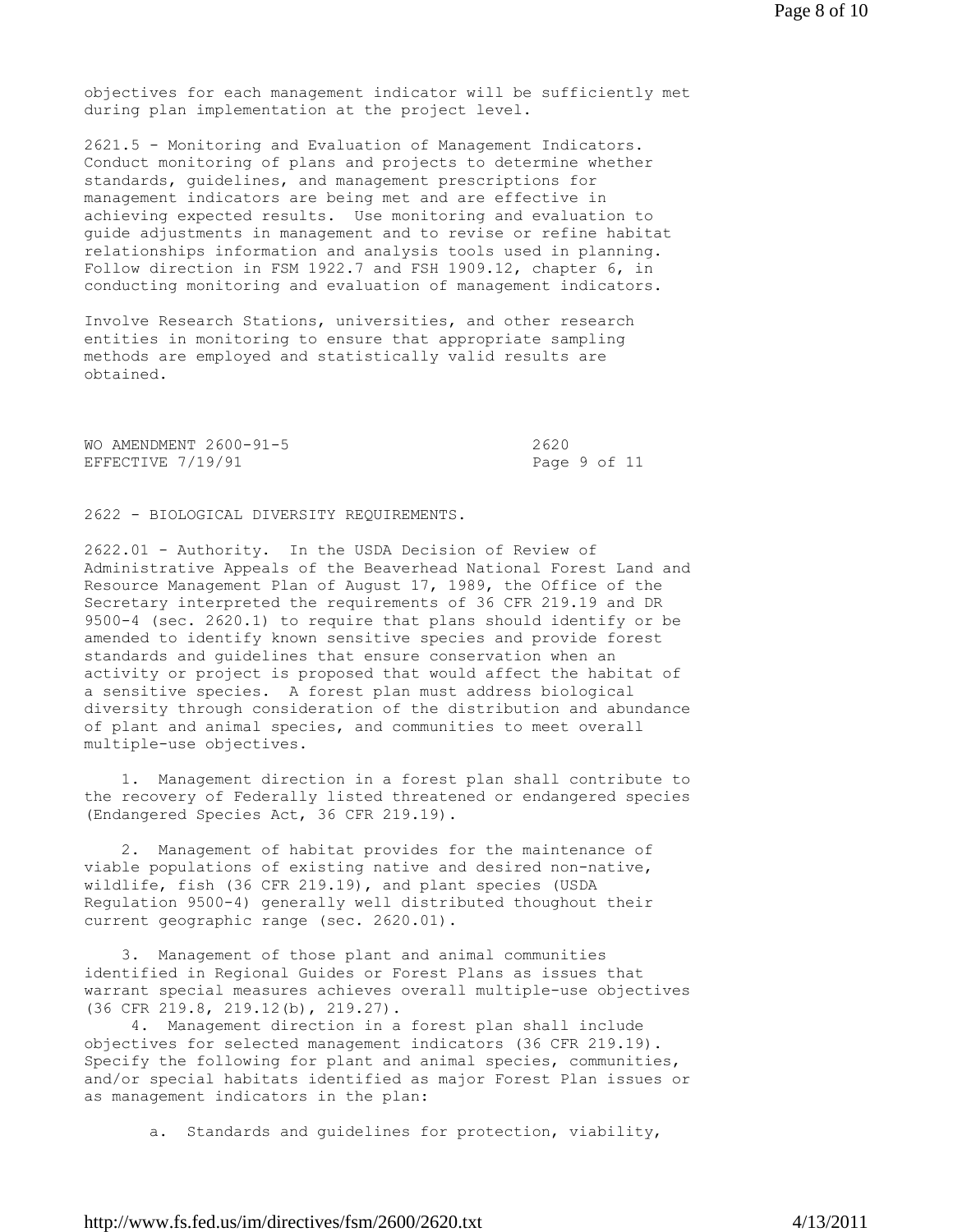recovery, or restoration as appropriate to meet overall multiple-use objectives (36 CFR 219.27);

 b. The expected future conditions in terms of distribution and abundance of populations or habitats to meet overall multiple-use objectives (36 CFR 219.11; 219.26);

 c. The schedule for monitoring and evaluation of standards, guidelines, and objectives for plant and animal species, communities (36 CFR 219.27); and

 d. The discussion of any proposed type conversions. If any conversion results in a reduction in diversity, explanation must be provided as to why the conversion is necessary to achieve multiple use objectives (36 CFR 219.27).

2623 - QUANTIFYING OUTPUTS AND VALUES. In all Forest plans and project level plans, express habitat objectives, outputs, and effects in quantitative terms using the following data elements:

| WO AMENDMENT 2600-91-5 | 2620          |
|------------------------|---------------|
| EFFECTIVE 7/19/91      | Page 10 of 11 |

 1. Habitat Capability. Use habitat capability to specify habitat objectives and to project outputs and cumulative effects. Report habitat capability as the net change in potential numbers of animals (or biomass of fish) that can be supported within the area of evaluation.

 2. Acres and Structures. Express planned or completed habitat improvements as the number of acres treated or structures installed. Accompany these reports with the outputs (changes in habitat capability for the management indicators) expected to result from the improvements.

 3. Recovery Tasks. Establish objectives and report accomplishments for endangered or threatened species as the Forest Service share of recovery tasks achieved pursuant to species recovery plans in coordination with the States and the U.S. Fish and Wildlife Service (FSM 2671.1 and 2671.4) or in accordance with Forest Service conservation strategies.

 4. Economic Value. Conduct economic analyses in compliance with guidelines in FSM 1970 and FSH 1909.17 (Economic and Social Analysis Handbook). For projects producing recreational outputs (user days), value these outputs based on prices established in Appendix B of the 1990 Renewable Resource Program (RPA). For proposals producing outputs of commercial value, such as anadromous fish, use market-clearing prices established in the 1990 RPA Program or local dockside values adjusted according to the methods in Appendix B of the 1990 Program.

## 2624 - SIKES ACT PLANNING.

2624.01 - Authority. The Sikes Act as amended (74 Stat. 1052; 88 Stat. 1369) 16 U.S.C. 670g) requires that the Secretaries of Agriculture, Defense and the Interior develop comprehensive plans